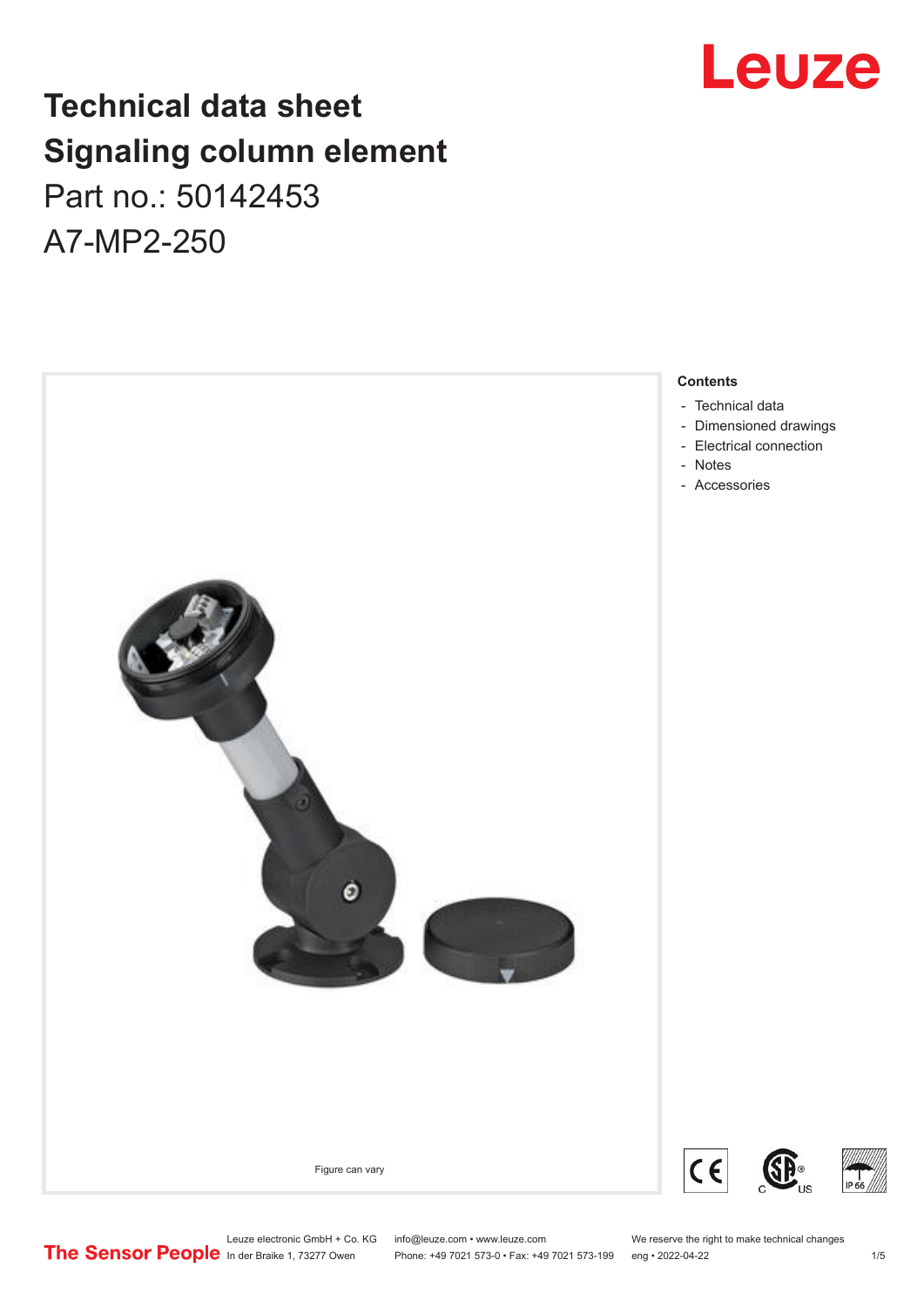**Number of end caps** 1 Piece(s)

### <span id="page-1-0"></span>**Technical data**

## Leuze

| <b>Basic data</b>            |                                      | <b>Environmental data</b>      |                                                                             |  |
|------------------------------|--------------------------------------|--------------------------------|-----------------------------------------------------------------------------|--|
| <b>Series</b>                | A7                                   | Ambient temperature, operation | $-10$ 60 °C                                                                 |  |
| <b>Connection</b>            |                                      | <b>Certifications</b>          |                                                                             |  |
| <b>Number of connections</b> | 1 Piece(s)                           | Degree of protection           | IP 66, Only when mounted on a housing<br>with the same degree of protection |  |
| <b>Connection 1</b>          |                                      | <b>Certifications</b>          | <b>CE</b>                                                                   |  |
| <b>Type of connection</b>    | <b>Terminal</b>                      |                                | <b>CSA</b>                                                                  |  |
| Type of terminal             | Tension spring technology            | <b>Classification</b>          |                                                                             |  |
| <b>Mechanical data</b>       |                                      | <b>Customs tariff number</b>   | 85318070                                                                    |  |
| Design                       | Cylindrical                          | <b>ECLASS 5.1.4</b>            | 27371234                                                                    |  |
| Dimension (Ø x L)            | 70 mm x 350 mm                       | <b>ECLASS 8.0</b>              | 27371234                                                                    |  |
| <b>Housing material</b>      | Plastic                              | <b>ECLASS 9.0</b>              | 27371234                                                                    |  |
| <b>Metal housing</b>         | Aluminum                             | ECLASS 10.0                    | 27371234                                                                    |  |
| Net weight                   | 196 g                                | <b>ECLASS 11.0</b>             | 27371234                                                                    |  |
| <b>Housing color</b>         | <b>Black</b>                         | <b>ECLASS 12.0</b>             | 27371234                                                                    |  |
|                              | Gray                                 | <b>ETIM 5.0</b>                | EC001259                                                                    |  |
| Design of mounting device    | Base mounting                        | <b>ETIM 6.0</b>                | EC001259                                                                    |  |
| Type of fastening, at system | Screw type / horizontal              | <b>ETIM 7.0</b>                | EC001259                                                                    |  |
|                              | Screw type / vertical                |                                |                                                                             |  |
| Type of mounting device      | 180°, adjustable in intervals of 15° |                                |                                                                             |  |
| Module holder                | One side                             |                                |                                                                             |  |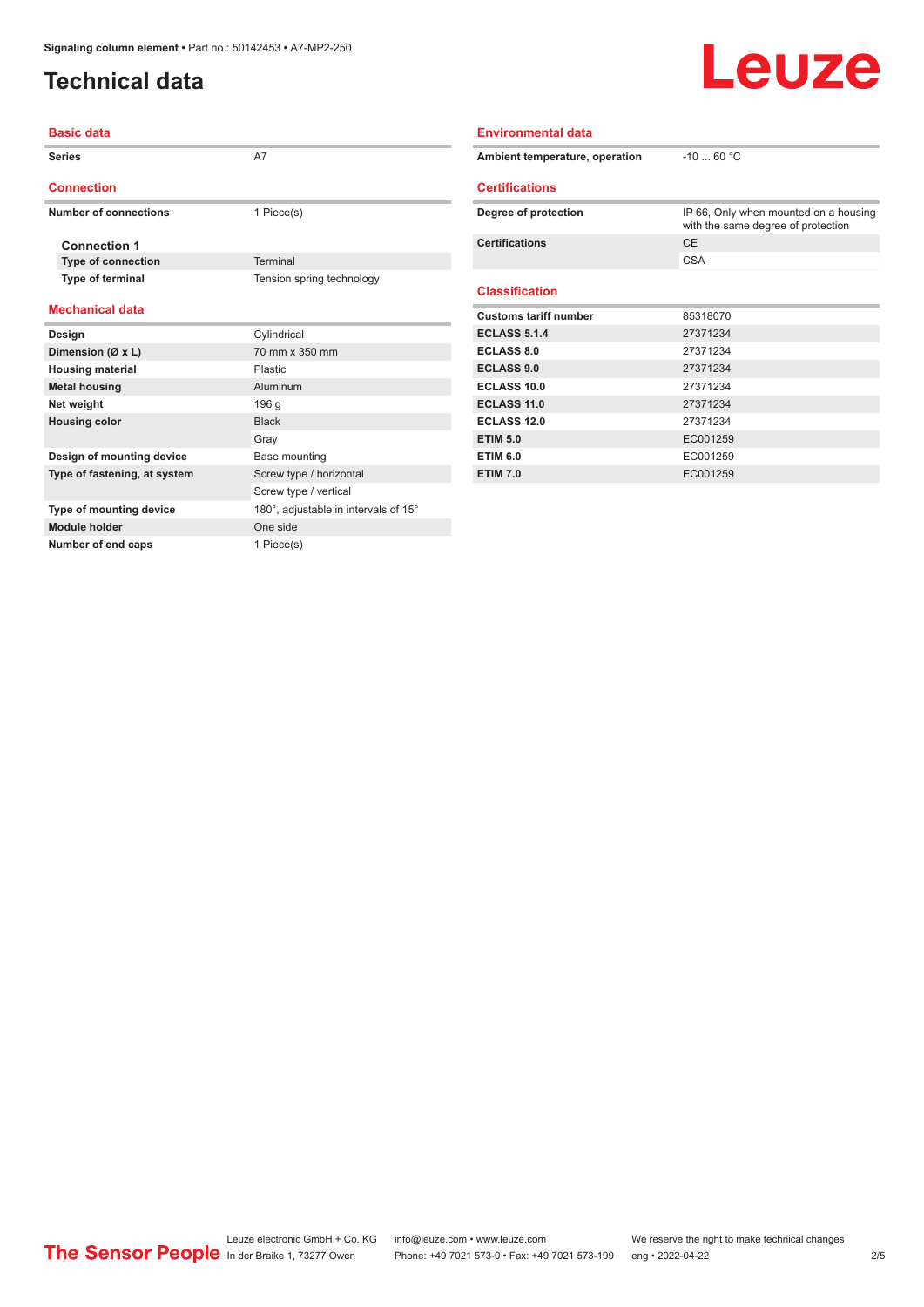<span id="page-2-0"></span>**Signaling column element •** Part no.: 50142453 **•** A7-MP2-250

#### **Dimensioned drawings**

All dimensions in millimeters





## **Electrical connection**

#### **Connection 1**

| <b>Function</b>    | Voltage supply            |
|--------------------|---------------------------|
| Type of connection | <b>Terminal</b>           |
| Type of terminal   | Tension spring technology |
| No. of pins        | $6 - pin$                 |

Ø 50

#### **Terminal**

| Assianment |  |
|------------|--|
|------------|--|

| в   | <b>Blue</b>   |
|-----|---------------|
| G   | Green         |
| A   | orange/yellow |
| R   | Red           |
| 0 V | GND           |
| W   | white/buzzer  |
|     |               |

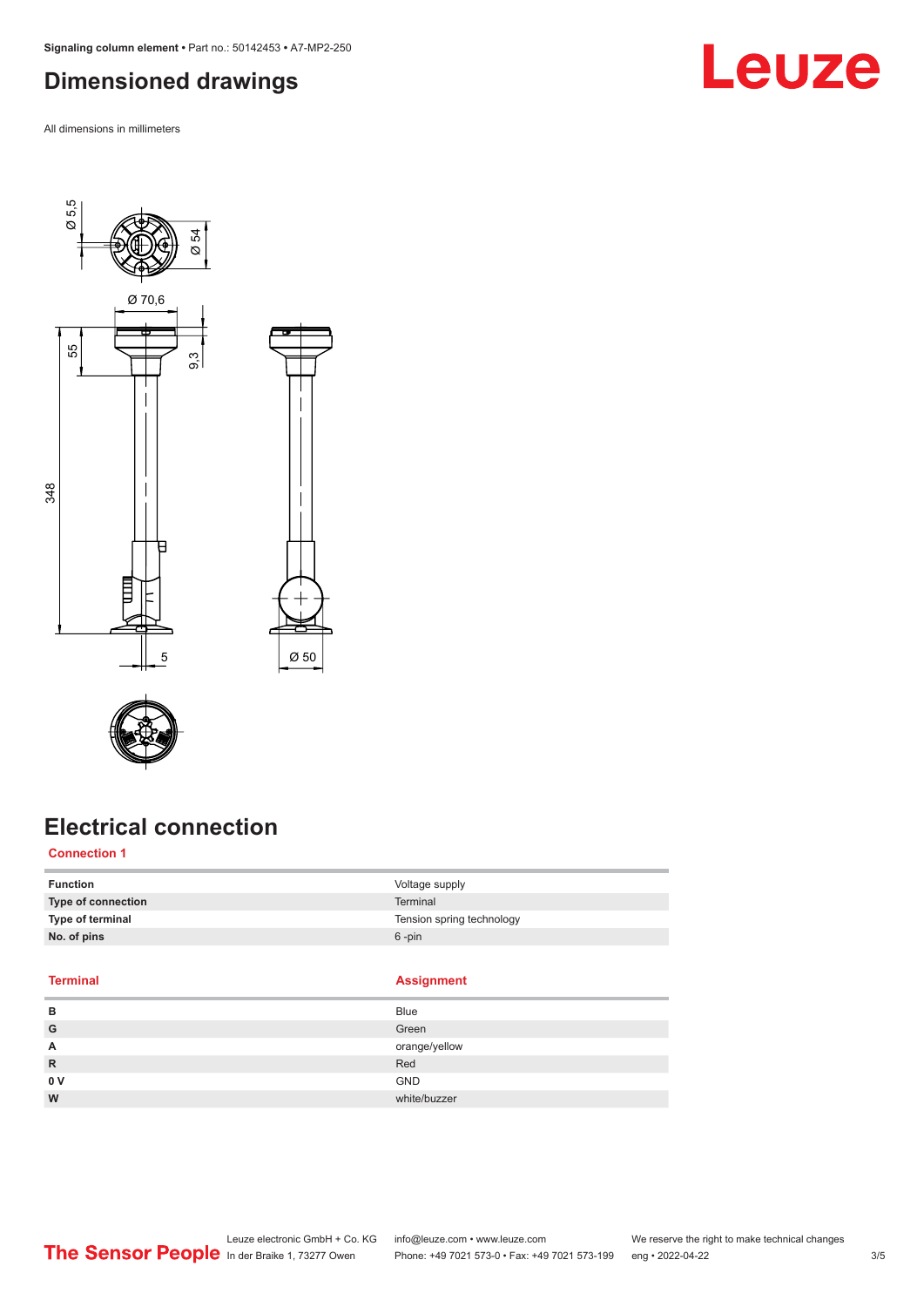#### <span id="page-3-0"></span>**Notes**

# Leuze



#### **Observe intended use!**

 $\%$  This product is not a safety sensor and is not intended as personnel protection.

 $\%$  The product may only be put into operation by competent persons.

 $\%$  Only use the product in accordance with its intended use.

#### **Accessories**

### Mounting technology - Mounting brackets

| Part no. | <b>Designation</b> | <b>Article</b>              | <b>Description</b>                                                                        |
|----------|--------------------|-----------------------------|-------------------------------------------------------------------------------------------|
| 50142896 | A7-MW2             | Signaling column<br>element | Design: L shape<br>Version: Angle, L-shape<br>Fastening, at system: Through-hole mounting |
| 50143660 | A7-MW2.5           | Signaling column<br>element | Design: L shape<br>Version: Angle, L-shape<br>Fastening, at system: Through-hole mounting |

#### **General**

| Part no. | <b>Designation</b> | <b>Article</b>              | <b>Description</b>                                                                                                                                                                                                                                                                                                                                       |
|----------|--------------------|-----------------------------|----------------------------------------------------------------------------------------------------------------------------------------------------------------------------------------------------------------------------------------------------------------------------------------------------------------------------------------------------------|
| 50135462 | A7-V1-BZ1-M        | Signaling column<br>element | Signaling: Acoustic<br>Current consumption, max.: 70 mA<br>Design: Cylindrical<br>Diameter: 70 mm<br>Fastening: Bayonet system<br>Operational controls: DIP switch, 225° potentiometer<br>Ambient temperature: -10  60 °C<br>Degree of protection: IP 66<br>Tone type: Continuous or pulse tone<br>Sound pressure: 100 dB<br>Number of tones: 8 Piece(s) |
| 50138151 | A7-V1-BZ2-S        | Signaling column<br>element | Signaling: Acoustic<br>Current consumption, max.: 30 mA<br>Design: Cylindrical<br>Diameter: 70 mm<br>Fastening: Bayonet system<br>Operational controls: 225° potentiometer<br>Ambient temperature: -10  60 °C<br>Degree of protection: IP 66<br>Tone type: Continuous tone<br>Sound pressure: 105 dB<br>Number of tones: 1 Piece(s)                      |
| 50135457 | A7-V1-DS-R-T       | Signaling column<br>element | Signaling: Optical<br>Current consumption, max.: 50 mA<br>Design: Cylindrical<br>Diameter: 70 mm<br>Fastening: Bayonet system<br>Illuminant: LED/24V<br>Signal image: Continuous light<br>Lens color: Red<br>Angle of radiation: 360°<br>Ambient temperature: -10  60 °C<br>Degree of protection: IP 66                                                  |

Leuze electronic GmbH + Co. KG info@leuze.com • www.leuze.com We reserve the right to make technical changes<br>
The Sensor People in der Braike 1, 73277 Owen Phone: +49 7021 573-0 • Fax: +49 7021 573-199 eng • 2022-04-22

Phone: +49 7021 573-0 • Fax: +49 7021 573-199 eng • 2022-04-22 4/5